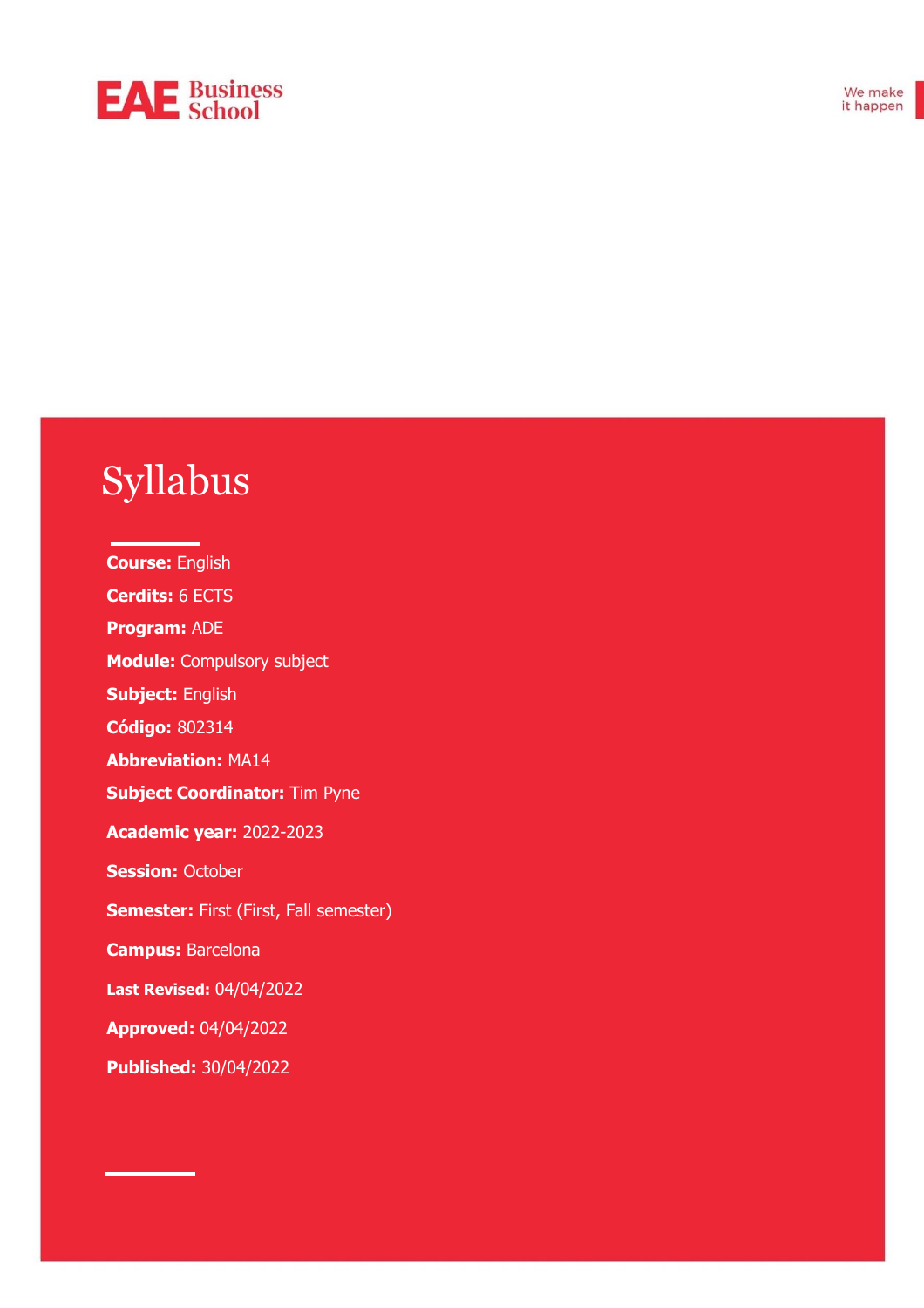

# <span id="page-1-0"></span>00 Table of Contents

| 01.1                                                                                                                                                                                                                                        |  |  |
|---------------------------------------------------------------------------------------------------------------------------------------------------------------------------------------------------------------------------------------------|--|--|
|                                                                                                                                                                                                                                             |  |  |
| 02.1                                                                                                                                                                                                                                        |  |  |
| Relevant professional applications <b>manufactures</b> and the set of the set of the set of the set of the set of the set of the set of the set of the set of the set of the set of the set of the set of the set of the set of the<br>02.2 |  |  |
|                                                                                                                                                                                                                                             |  |  |
|                                                                                                                                                                                                                                             |  |  |
|                                                                                                                                                                                                                                             |  |  |
|                                                                                                                                                                                                                                             |  |  |
|                                                                                                                                                                                                                                             |  |  |
|                                                                                                                                                                                                                                             |  |  |
|                                                                                                                                                                                                                                             |  |  |
|                                                                                                                                                                                                                                             |  |  |
|                                                                                                                                                                                                                                             |  |  |
|                                                                                                                                                                                                                                             |  |  |
|                                                                                                                                                                                                                                             |  |  |
|                                                                                                                                                                                                                                             |  |  |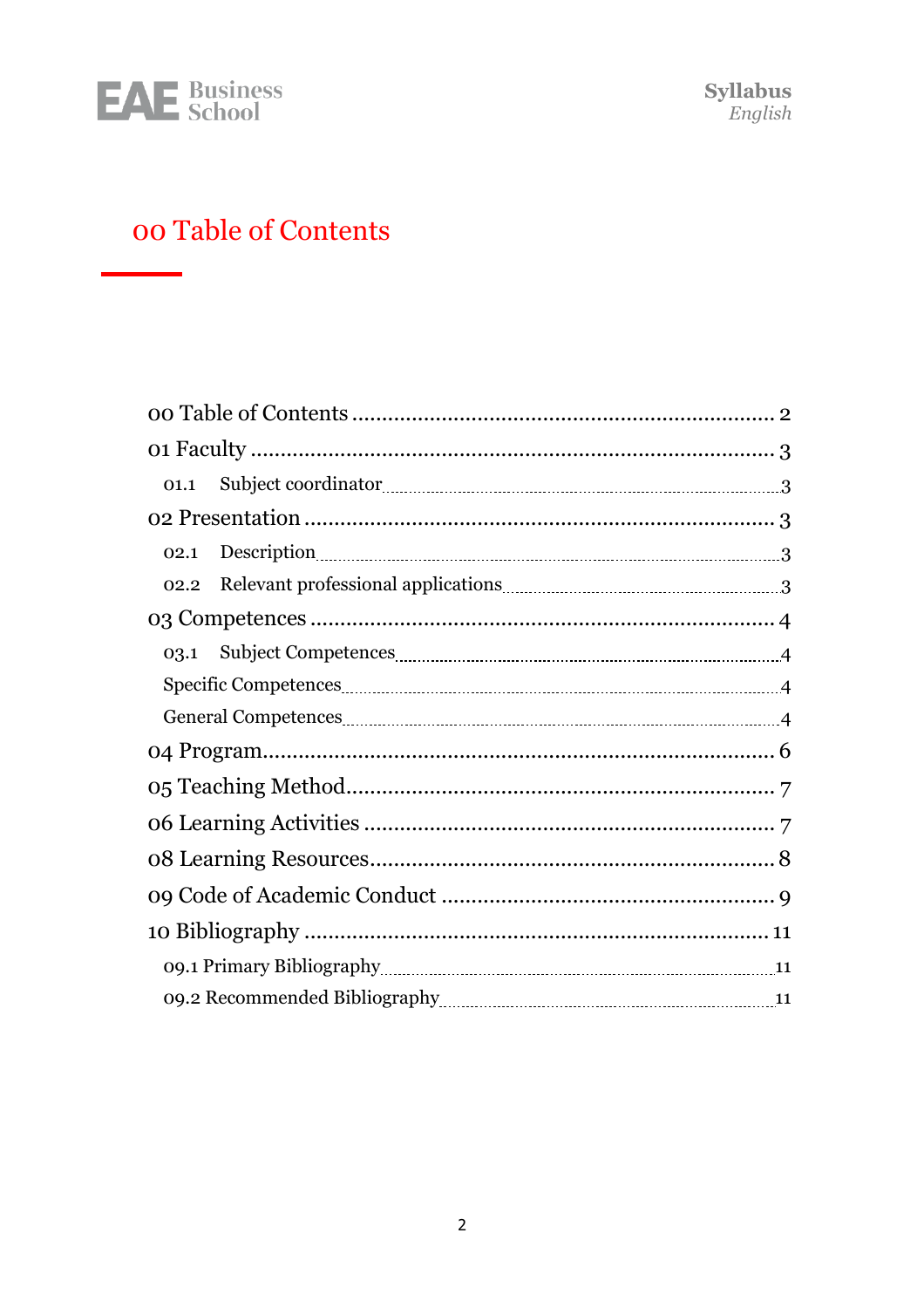

**Syllabus** *English*

### <span id="page-2-0"></span>01 Faculty

<span id="page-2-1"></span>01.1 Subject coordinator

#### **Tim Pyne**

[tmpyne@eae.es](mailto:tmpyne@eae.es)

#### <span id="page-2-2"></span>02 Presentation

<span id="page-2-3"></span>02.1 Description

The learning objectives of this subject is to assist students in achieving fluency in all areas of professionally appropriate English language skills required by Business administration degree graduates.

The course aims to develop confident English language use and expression at a B2 level or above relevant to a business work environment.

The courses employ targeted material designed to introduce students to specific business vocabulary and hone professional business skills necessary for an increasingly globalized employment market. The topics covered such as Marketing, Finance, Human Resources or Cross-Cultural Communication expose students to the practical aspects of day to day business dealings in English.

The comprehensive blended learning curricula includes a mix on both print and cutting-edge digital material which allows students to continue their studies outside of class time. The online platforms specifically target general grammar skills allowing students to improve and strengthen language fundamentals at the same time as studying a business-oriented course.

#### <span id="page-2-4"></span>02.2 Relevant professional applications

Knowledge acquired will be employable in business activities with an international scope which require strong communication skills.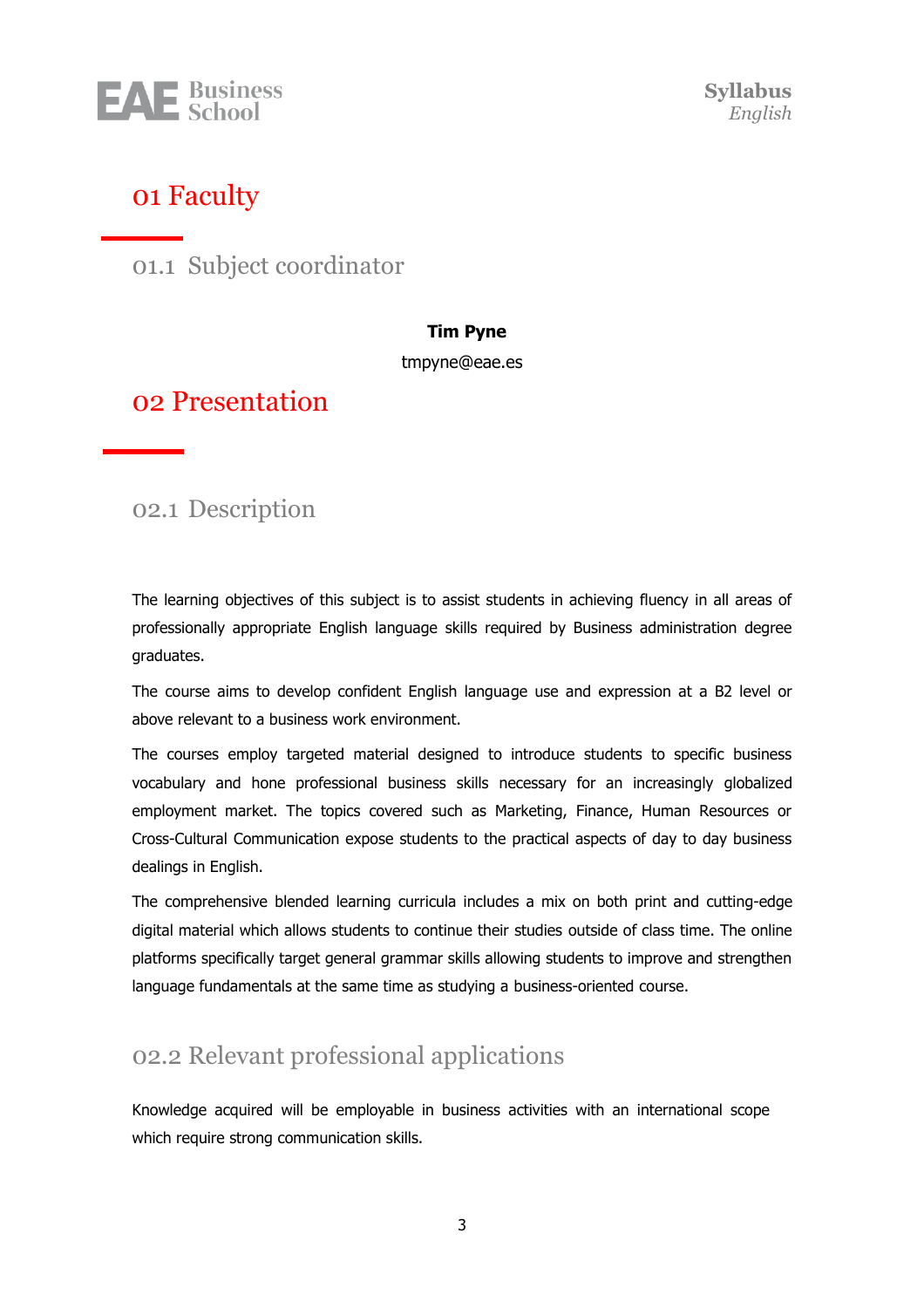

#### <span id="page-3-0"></span>03 Competences

<span id="page-3-1"></span>03.1 Subject Competences

#### <span id="page-3-2"></span>Specific Competences

- RENG1 Upon completion of the English language course, students must be able to use the English language effectively mastering basic communication skills: oral and written comprehension, oral and written expression, and oral interaction at a level equivalent to B2 of the Council of Europe "Common Reference Framework for Knowledge of Languages".
- RENG2 Understand interviews and conversations and follow complex arguments about issues and situations in the business world.
- RENG3 Understand real-world articles and publications on business issues.
- RENG4 Complete exercises in which grammatical norms of the English language and the terminology, expressions and vocabulary of the business world are applied
- RENG5 Communicate with a degree of fluency and spontaneity which allows interaction with other speakers in business situations.
- RENG6 Be able to give oral presentations, explain opinions and points of view and expose advantages and disadvantages of different options on business issues.
- RENG7 Produce clear and precise writing exercises related to business practice: CV's, Letters of presentation, diverse commercial correspondence, reports, e-mails, minutes of meetings, summaries, press releases, etc.

#### <span id="page-3-3"></span>General Competences

CG01 Students will possess a working knowledge of a third language, preferably English, demonstrating an adequate level of oral and written expression, in accordance with the professional demands on graduates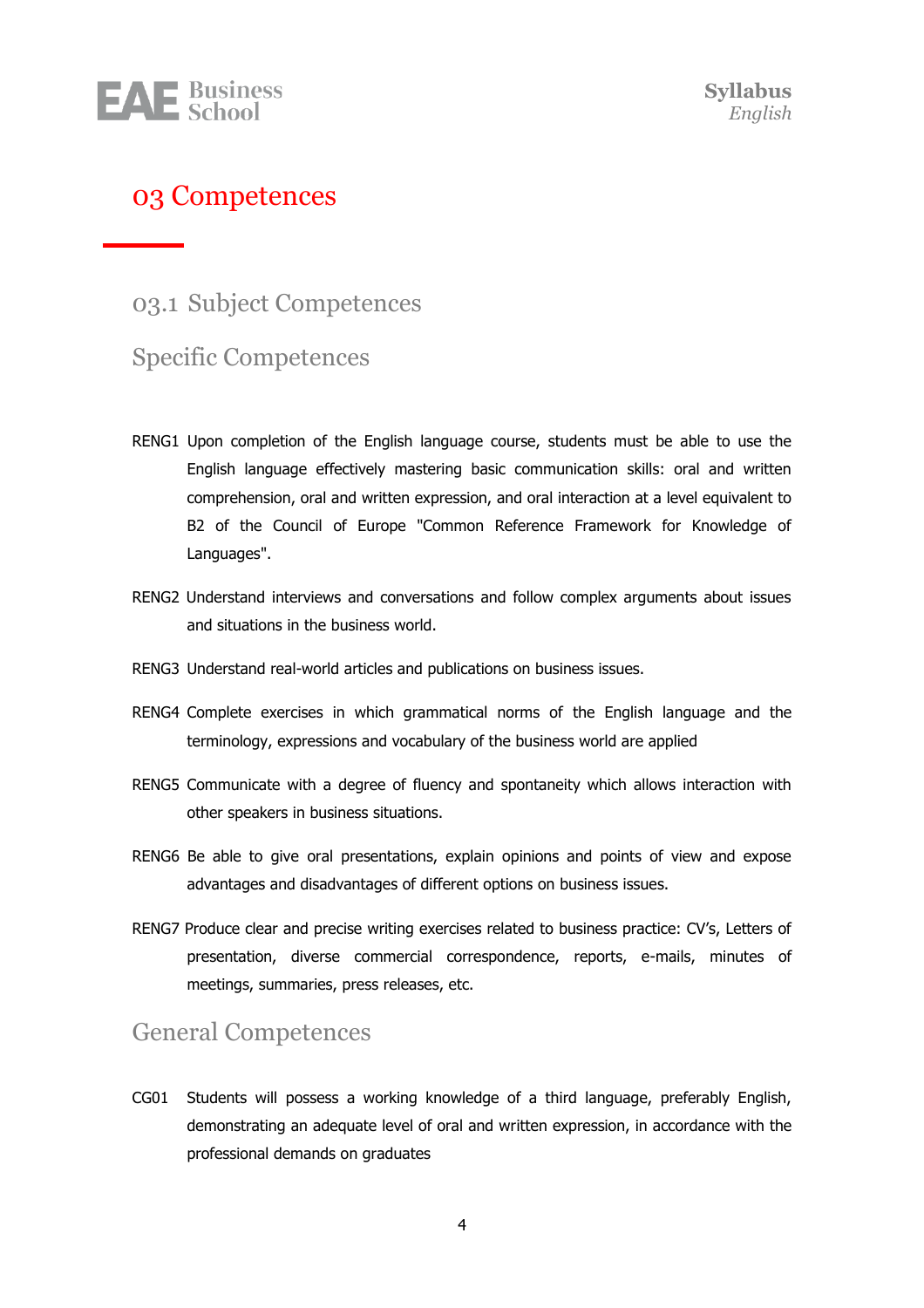

- CG02 Students will show the ability to communicate orally and in writing on the results of learning, applied logic and decision-making processes and show the ability to participate in debates on relevant topics
- CG03 Student will be able to work in interdisciplinary teams, either as a member, or director and pragmatically contribute to human and project development with a sense of responsibility, while at the same time taking into account available resources
- CG05 Students will demonstrate the ability to critically reflect on the limitations and shortcomings of their knowledge and show an ability to remediate and overcome deficiencies.
- CG06 Students will display the ability to identify obstacles and opportunities in their learning processes and propose improvements and develop strategies or solutions in a responsible and autonomous manner. Student will demonstrate planning and organizational skills which achieve objectives within the established deadlines and, at the same time, produce quality work, in a clear and orderly fashion, via effort, perseverance and a desire for personal and professional growth.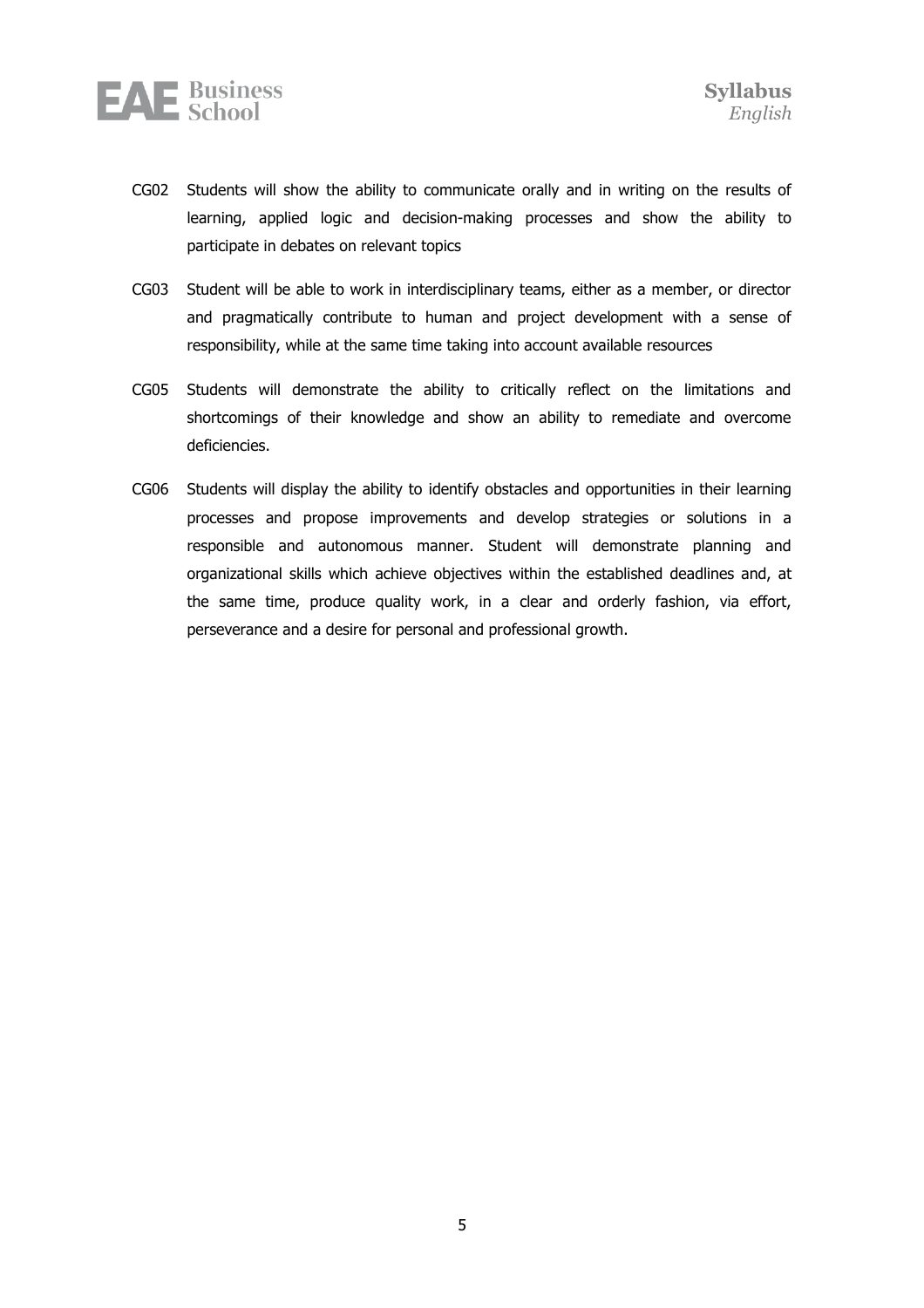

### <span id="page-5-0"></span>04 Program

- Unit 1. Culture and its impact
	- o Language focus: Present tenses, Introductions, Asking questions, Making small talk
- Unit 2. Technology and Business
	- o Language focus: Passives, Business emails, Making arrangements
- Unit 3. Motivation
	- o Language focus: Quantifiers, Articles, Performance review
- Unit 4. Human Resources
	- o Language focus: Future tenses, Job interviews, Writing a Cover Letter for a job application
- Unit 5. Organisations and their structures
	- o Language focus: Modal verbs, Briefings, Explaining, Clarifying and Checking
- Unit 6. Managing Organisations
	- o Language focus: Adverbs of degree, Past tenses, Preparing and opening a meeting, External emails in an appropriate style
- Unit 7. Supply Chain Management (SCM)
	- o Language focus: Conditionals, Negotiating, SC Vocabulary and Logistics meetings
	- Unit 8. Application of Corporate Social Responsibility in the subject to ensure a better sustainable community and continuity in the awareness of its importance.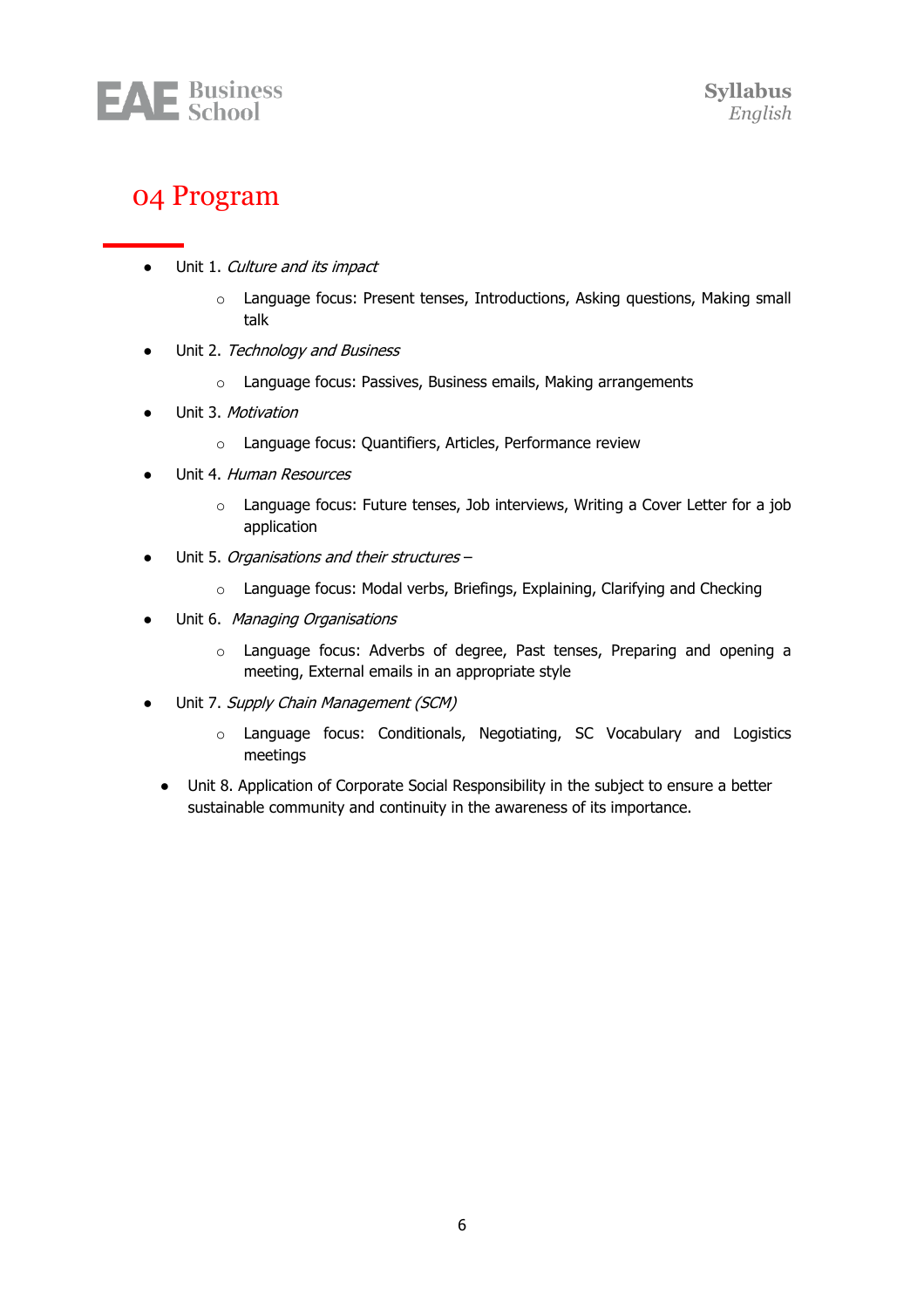

# <span id="page-6-0"></span>05 Teaching Method

Upon completion of the English language course, students should be able to use the English language effectively mastering basic communication skills: oral and written comprehension, oral and written expression, and oral interaction at a level equivalent to B2 of the "Framework for Common Reference of Knowledge of languages of the Council of Europe"

Considering the characteristics of the subject, both theoretical and practical; and the profile of the students, the learning design of the subject has been articulated around three groups of methodologies:

- ME1. Interactive class presentations
- ME2. Teamwork
- ME3. Independent work

# <span id="page-6-1"></span>06 Learning Activities

The following learning activities are undertaken in line with competencies stipulated for this subject and consistent with the teaching methodologies proposed:

- Class Work: Students will complete targeted learning activities designed to introduce students to specific business vocabulary and hone general grammar and use of English skills.
- Individual Work: Students will be set weekly activities via the online learning platform. These need specific activities are designed to prefect general grammar skills and address and strengthen the individual language needs of each student.
- Group work: Students will work on group projects that develop both oral and written communication skills.
- Final Exam: Students will sit a comprehensive final exam in which they will be required to demonstrate the relevant skills and knowledge acquired over the duration of the course.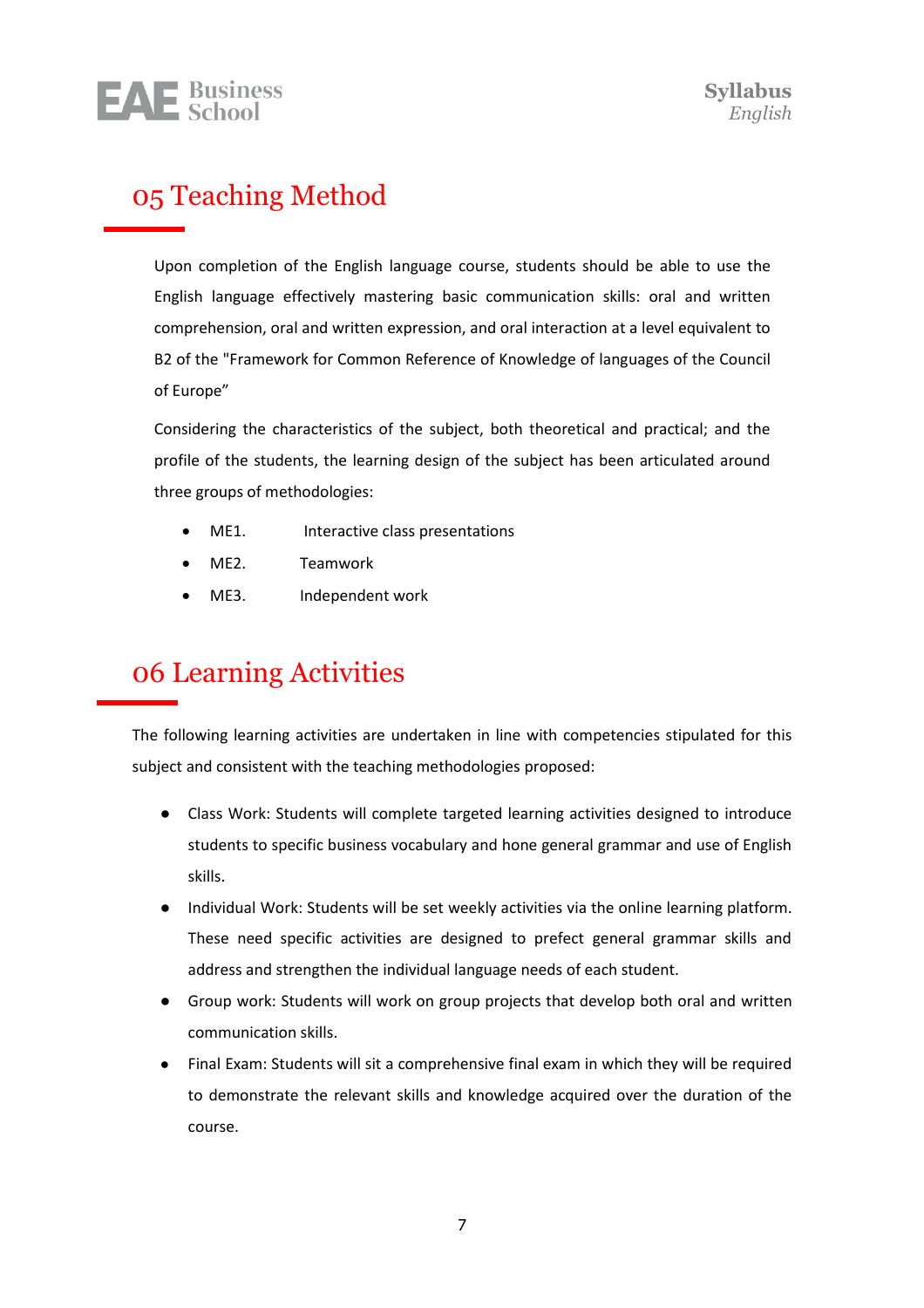

## 07 Assessment

| <b>Assessment activites</b>  | Weight                  |
|------------------------------|-------------------------|
| <b>Continuous Evaluation</b> | 40 % of the final grade |
| Mid term exam                | 20 % of the final grade |
| Final exam                   | 40 % of the final grade |

"The maximum grade that students will be able to obtain in the revaluation tests [...] shall be 5,0. In addition, "the grade of the revaluation tests shall in any case constitute the final grade of the subject". Thus, **only students who, having completed the midterm exam, the final exam and having carried out 100% of the continuous evaluation activities of the subject**, and have suspended (final grade of the subject below 5) will be entitled to the revaluation examination.

# <span id="page-7-0"></span>08 Learning Resources

| <b>Unit</b>                                   | <b>Resource</b>         | <b>Type</b>                  |
|-----------------------------------------------|-------------------------|------------------------------|
| The duration of the<br>course in its entirety | MyEnglishLab            | Online Learning platform     |
| The duration of the<br>course in its entirety | Classroom presentations | Via Blackboard               |
| The duration of the<br>course in its entirety | Course Book             | Printed course book material |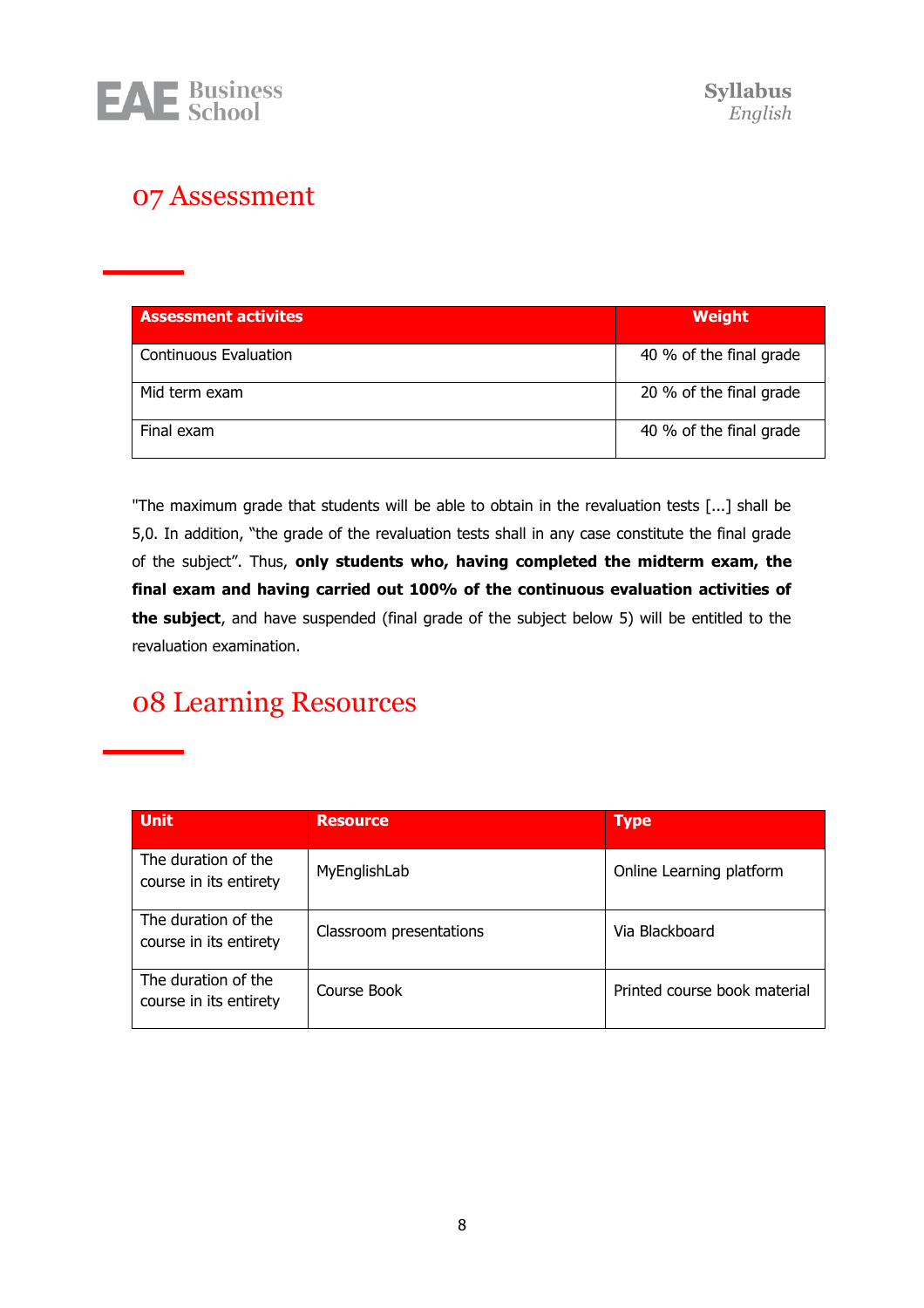# <span id="page-8-0"></span>09 Code of Academic Conduct

**EAE** Business

The section 27.2 of the Universal Declaration of Human Rights stipulates that everyone has the right to the protection of the moral and material interests resulting from any scientific, literary or artistic production of which he is the author.

Thus, the moral and patrimonial rights of the authors of literary, musical, artistic, scientific and academic creations, whether they have been published or not, are protected by means of different national and international regulations. In the case of Spain, the Legislative Royal Decree 1/1996, of April the 12th, approved the consolidated version of the Law of Intellectual Property, regularizing, clarifying and harmonizing the legal provisions for the time being in force on this matter.

In this respect, special attention must be given to previously obtaining the corresponding authorization from the owner of the copyrights of any material, particularly before its distribution to the students and by means of the virtual campus. EAE Barcelona takes no responsibility for the non-compliance with this rule on the part of the users, either members of the teaching community or students.

The following materials that can be duplicated without the requirement of previous authorization:

- Laws and regulations.
- Court decisions.
- Acts, agreements, deliberations and decisions from public bodies.
- Any material distributed under the Creative Commons license, whenever its author and credits are mentioned.
- Any material published under the ISBN of EAE Barcelona or EAE Madrid.
- Any material, whose rights belong to EAE Barcelona or EAE Madrid.
- Any work that is in the public domain.

Furthermore, the quotation right is the inclusion of extracts from protected documents or materials, in this particular case, elaborated by the members of the teaching community- with the exception of textbooks and university handbooks- when such extracts are used to accompany educational activities.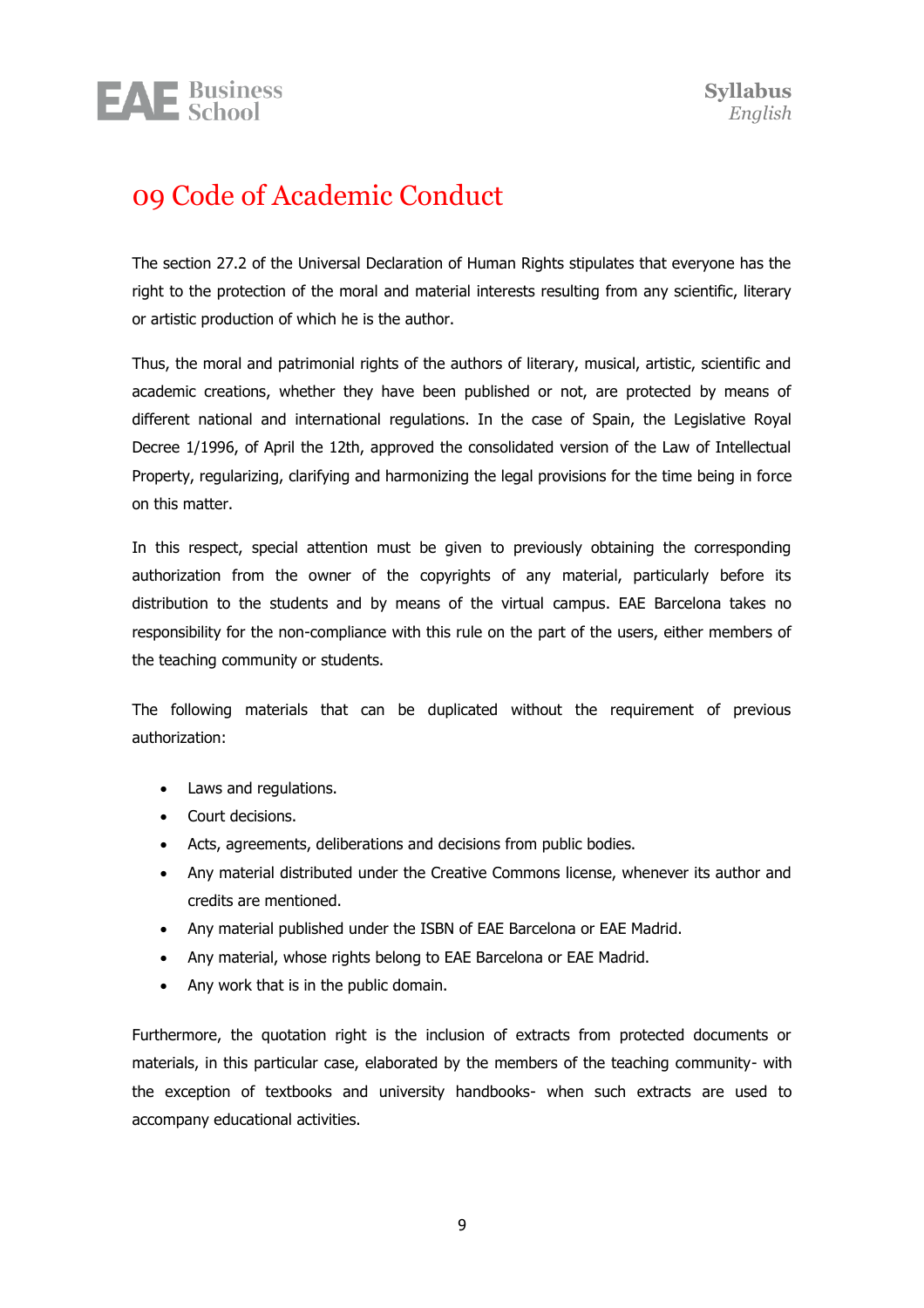

The excerpts that can be used on the basis of the quotation right must fulfil the following requirements

- They must be previously published works.
- The source and author must be mentioned, whenever it is possible.
- They must deal exclusively with the teaching field.
- The inclusion of the excerpt must necessarily come with an analysis or explanation of it.

Concerning the material elaborated by the professors, in case it has been published previously, the agreements with the magazine or publication where it appeared must be considered.

As is apparent from the preceding paragraphs, plagiarism is a fraudulent activity that may result in serious sanctions, both of academic and legal nature. Academic honesty is one of the pillars on which the School's commitment to education is based, and the members of its teaching community are particularly conscious and prepared to perceive this kind of actions. Keeping in mind the difficulty that arises when trying to conceptualize plagiarism, it has been considered appropriate to delimitate clearly its contents and significance in these regulations and policies.

Plagiarism is understood as the appropriation of someone else's works, pretending that they are one's own; that is to say, without explicitly confirming its source. Plagiarism can consist on the complete or partial unauthorized copy of someone else's work, or the presentation of a copy as an original own work, impersonating the true author. Some examples of plagiarism are:

- Presenting someone else's work as one's own, regardless of whether the copy is complete or partial.
- Paraphrasing a text using different words, with small changes in the language, without quoting the source in order to feign.
- Purchasing or obtaining a work and presenting it as one's own.
- Using someone else's ideas or sentences as the basis to write a work without quoting its author.

In line with the section 10 of the Academic Code of Conduct of Students of EAE Barcelona, without prejudice to the academic sanctions resulting from its application, the Academic Commission will promote the pertinent legal actions if the plagiarism violates the applicable regulation in matters of intellectual property.